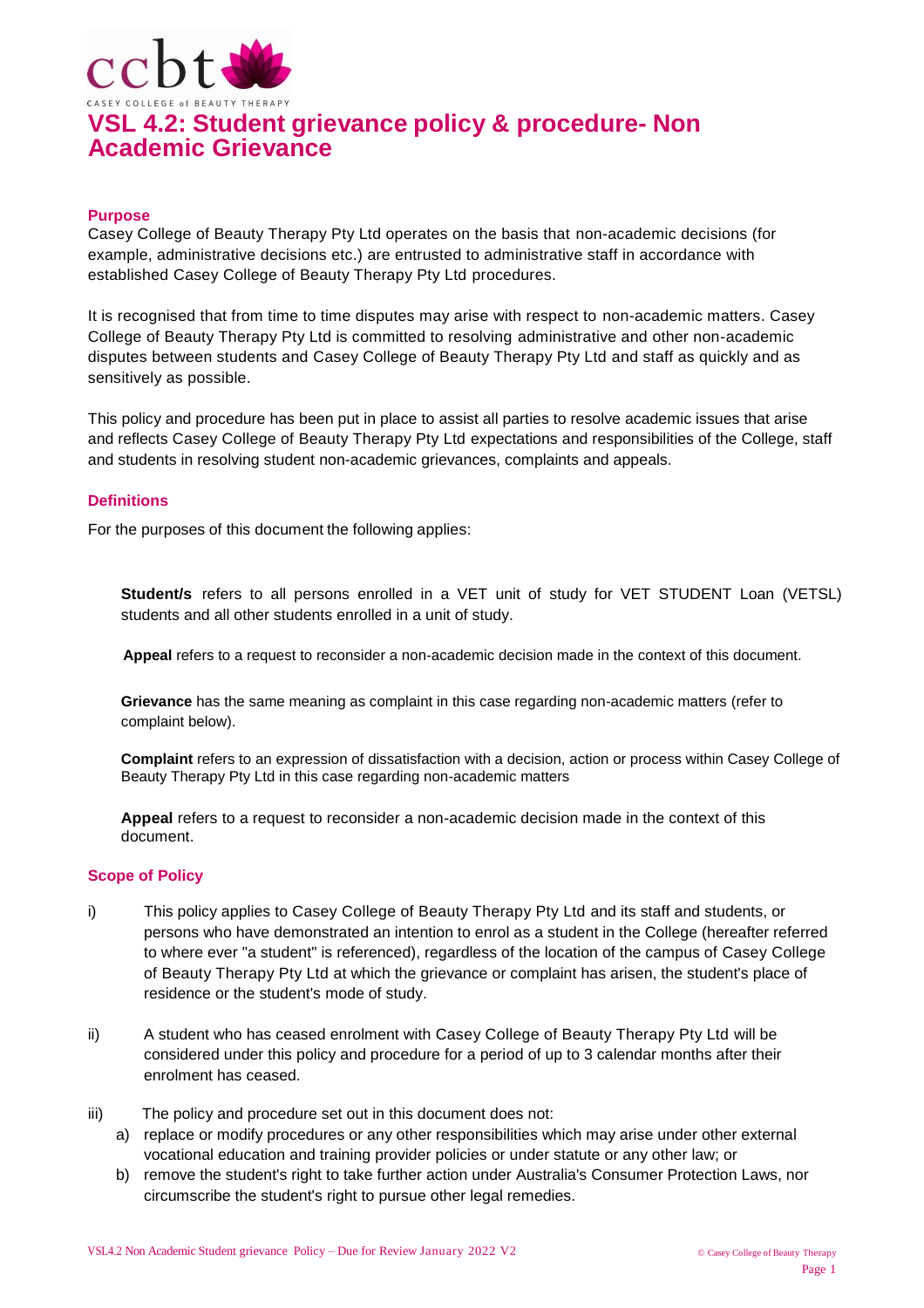

- iv) This policy and procedure is one of several internal dispute resolution policy mechanisms of Casey College of Beauty Therapy Pty Ltd. These are as follows:
- a) For a dispute with respect to assessment appeals, students should initially follow the College's processes for appealing an assessment result or final result;
- b) For a dispute with respect to academic matters refer to Casey College of Beauty Therapy Pty Ltd Student grievance policy & procedure – Academic Grievance. Academic matters generally include student progress, assessment, curriculum, and awards in a course of study;
- c) For a dispute with respect to non-academic matters refer to this Student grievance policy & procedure Non Academic Grievance. Non-academic matters generally include those matters which do not relate to student progress, assessment, curriculum and awards in a course of study and includes complaints in relation to personal information that Casey College of Beauty Therapy Pty Ltd holds in relation to the student;
- d) For a grievance, complaint or appeal with respect to a refund of an upfront payment made direct to Casey College of Beauty Therapy Pty Ltd refer to the Fees and Charges Policy and Procedure and the Recrediting review and Refund Policy and Procedure; and
- e) For a grievance, complaint or appeal concerning the reimbursement for a module or unit refer to the Fees and Charges Policy and Procedure and the Re-crediting review and Refund Policy and Procedure. The policies and processes above are available from the policy page on Casey College of Beauty Therapy Pty Ltd website.
- v) The above mentioned internal dispute resolution mechanisms extend to make available external dispute resolution processes should the internal dispute resolutions process be exhausted. For details on available external appeal options and contacts refer to "Stage 4: External Appeals", herein.
- vi) A student who is unsure which policy mechanism relates to the nature of their grievance or complaint should seek advice from Casey College of Beauty Therapy Pty Ltd Student Services Manager.

# **Principles**

The following principles underpin student grievance, complaint and appeal resolution processes against nonacademic decisions:

### i) **Availability**

This policy is freely available to all students and staff.

It is made available through several mechanisms, which include, but are not limited to:

- publication on to Casey College of Beauty Therapy Pty Ltd website;
- provision to students before they enter into a Confirmation of Enrolment (COE) agreement or pay any financial amount for their registered course enrolment, whichever happens first;
- provision to students at orientation and/or within 5 working days after the student starts attending a College course in which he or she is enrolled, whichever happens first; and
- reference in the orientation procedures for permanent and casual academic and administrative to Casey College of Beauty Therapy Pty Ltd staff.

#### ii) **Timeliness**

It is to Casey College of Beauty Therapy Pty Ltd intention that any dispute will be resolved without undue delay. Deadlines prescribed in this policy and procedure should normally always be followed, unless exceptional circumstances prevail. If the deadline is to be exceeded by staff, the student must always be informed of the length of and reason for the delay. If the deadline is to be exceeded by the student, the student must ensure the staff member is always informed of the length of and reason for the delay.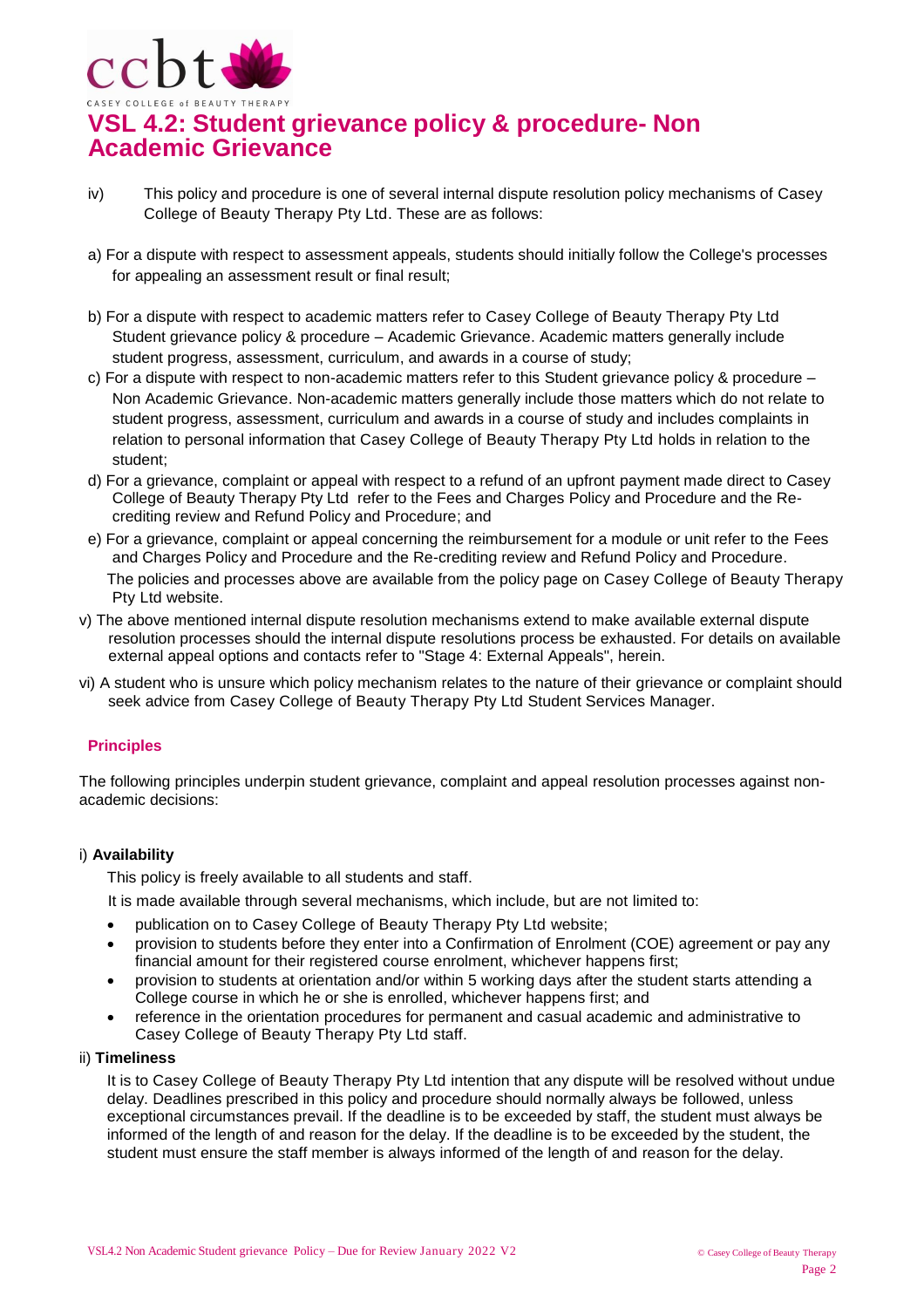

#### iii) **Confidentiality**

Student grievances, complaints and appeals will be treated confidentially at all stages of the process. Access to information about a grievance, complaint or appeal shall be strictly limited to those staff that "have a need to know" in order to deal with the grievance, complaint or appeal.

### iv) **Without disadvantage**

The fact that a complaint has been made under this policy will not disadvantage the complainant and/or respondent in any way, especially by way of victimisation or discrimination. That said, the fact that a student has had to complain may of itself cause disadvantage, for example, delay in finalising an enrolment for a module. However, a student should be able to complain under these procedures and feel confident that they will not be disadvantaged or discriminated against in any other way.

#### v) **Procedural fairness**

Grievances, complaints and appeals will be handled in accord with Casey College of Beauty Therapy Pty Ltd Principles of Procedural Fairness, which can be accessed from the policy page on the Casey College of Beauty Therapy Pty Ltd website.

#### vi) **Continuation of Casey College of Beauty Therapy Pty Ltd and module enrolment**

Whether a student's College enrolment will be maintained throughout a student's participation in an internal or external appeals process depends on the type of appeal.

# **Students internal and external grievances, complaints and appeals process**

A student's enrolment will be maintained throughout the student's participation in the internal and external grievance, complaint and appeals process for all types of grievances, complaints or appeals, until the matter has been decided.

#### vii) **Continuation of learning opportunities**

While Casey College of Beauty Therapy Pty Ltd will maintain a student's enrolment, as described above, to Casey College of Beauty Therapy Pty Ltd reserves the right to decide whether or not to continue to offer learning opportunities to the student throughout the internal or external grievances, complaints and appeals process on a case by case basis (for example, decide, case by case, whether or not the student will be permitted to continue to attend classes, be excluded from attending classes but permitted to continue to undertake and complete class work outside of the classroom environment, etc).

Casey College of Beauty Therapy Pty Ltd recognises that decisions to deny learning opportunities to a student throughout the formal grievance, complaint and appeals process may disadvantage the student in their subsequent studies should the appeals process find in the student's favour, and will normally only undertake such action if determined necessary to maintain the College's duty of care to its students, staff and other stakeholders of the College.

#### **viii) Record-keeping and access to records**

- A staff member in receipt of documentation in stage 2, 3 or 4 of the non-academic grievance, complaint or appeal procedure, including emails, letters and supporting materials, is responsible for prompt forwarding of the documentation, in an organised, clear and confidential manner, to the Student Services Manager.
- Records of grievances, complaints and appeals and their outcomes will be kept strictly confidential and filed in a separate file, with a unique folio identifier and stored in the Student Services Managers office for a period of at least five years.
- The complainant and/or respondent will have a right of supervised access to all documents held by the College concerning his or her grievance, complaint or appeal.
- The Student Services Manager shall maintain a Register of Formal Grievance, Complaint and Appeal Cases that records the unique folio number of the case, the date the case was first lodged by the student, the policy and procedure/s under which the case was considered, the procedural stages at which the case was considered, and the date the matter was resolved. Senior staff of the College and staff of Commonwealth and State Government agencies, who may not necessarily have had direct involvement in the formal grievance, complaint and appeal case/s, may access this register if required to do so in their normal work undertakings.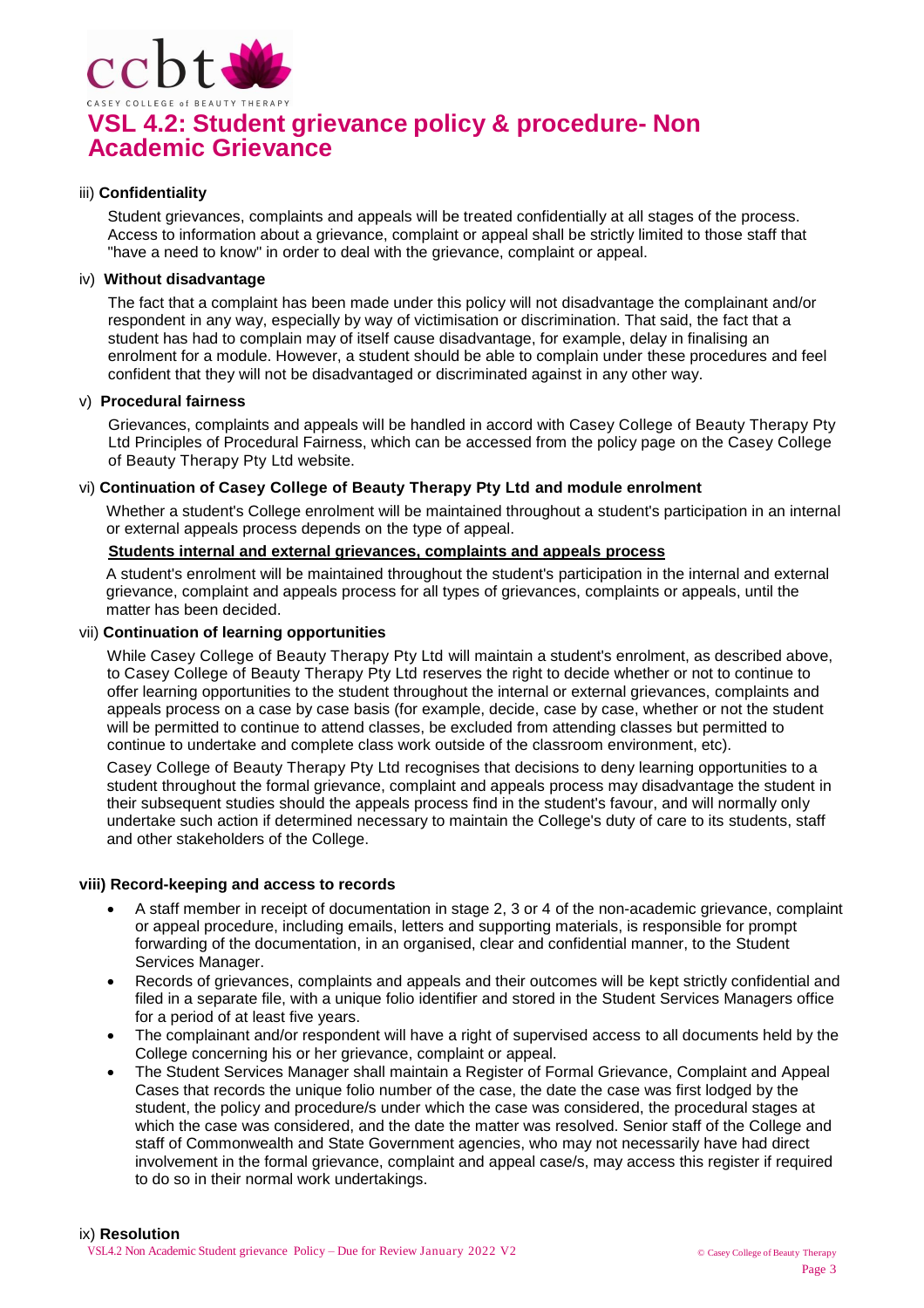

Given the nature of many non-academic grievances and complaints, most concerns will be normally resolved at the informal stage (stage 1). This form of resolution provides an ideal opportunity for open and direct dialogue between the student and staff member. Additionally, informal resolution normally provides the most time effective mechanism for resolving non-academic grievances and complaints.

## x) **Cost**

Complaint and appeal procedure there will be no charge to the student.

*Please note,* for internal grievance there is a provision for each party to the review to be accompanied or assisted by another person at the review, at that party's cost. For the external stage of the grievance procedure allows for each party to the review to be accompanied or assisted by another person at the review, this will be at that party's cost.

# **The Policy**

i) A non-academic grievance or complaint may be made against any Casey College of Beauty Therapy Pty Ltd non-academic decision, action or process.

#### ii) **Types of non-academic grievances, complaints or appeals**

Types of non-academic grievances, complaints or appeals may include, but are not limited, to:

- matters arising from administrative admissions, enrolment or timetabling processes;
- matters arising from decision made by the College concerning a non-academic misconduct matter;
- matters relating to the financial status of a student, except those relating to Tuition Fee refunds reimbursements (refer to item 3(iv) (d)and (e) above);
- discrimination, harassment, bullying or intimidating behaviour towards an intending, current student, staff member, educator or any other person associated with the College; and/or
- complaints regarding personal information the College holds in relation to the student or lack of access to Casey College of Beauty Therapy Pty Ltd facilities required for study.

*Note- Matters concerning a student's unsatisfactory course progress or unsatisfactory course attendance fall under the College's Student grievance policy & procedure – Academic Grievance.*

- iii) In seeking to resolve a non-academic grievance, complaint or dispute, students and staff should normally first exhaust the dispute resolution mechanisms described in this document.
- iv) A student who is dissatisfied with Casey College of Beauty Therapy Pty Ltd non-academic decision, action or process has the right to have the matter or decision reviewed and to appeal the decision.
- v) Non-academic grievances or complaints should normally be lodged up to 10 working days from the date of occurrence of the aggrieved matter.

A student making a grievance, complaint or appeal should clearly and objectively identify the issue, provide evidence in support of his or her grievance or complaint where possible to do so, and organise any evidence in a clear and logical manner.

### **Stages of the Non-Academic Grievances, Complaints and Appeals Resolution Process**

- i. There are four stages in the processes associated with the resolution of a non-academic grievance, complaint or appeal with each stage representing an increase in the level of formality with which the grievance, complaint or appeal is managed. The stages of the process are:
	- **Stage 1. Informal Discussion/ Negotiation** between the student and staff member involved, and/or the supervisor of the staff member involved.
	- **Stage 2. Formal Internal Grievance/Complaint/Appeal** to the Director of Casey College of Beauty Therapy Pty Ltd.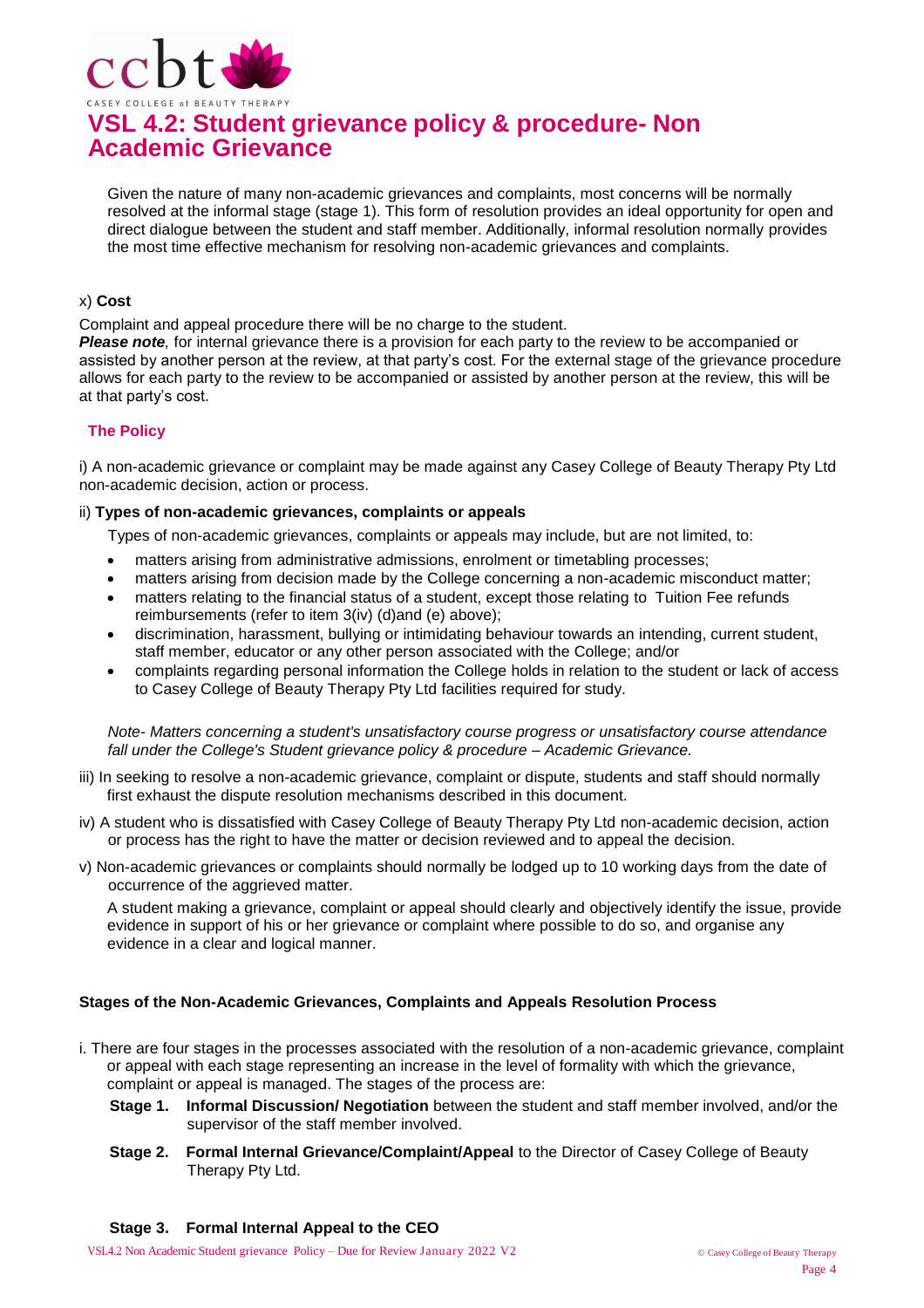

- **Stage 4. External Appeal** normally to a person/body nominated by Casey College of Beauty Therapy Pty Ltd as the External Review or the applicable VET regulatory authority
- ii. When escalating an appeal between and/or within a stage, the student must present evidence that the previous determination was lacking in either judgement and/or due process. If this is impractical, complainants should communicate with the Student Services Manager.
- iii. For each stage of the process, both the complainant and respondent have the right to be represented by a third party.
- iv. For each stage of the process, both the complainant and the respondent have the right to a full explanation in writing for decisions and actions taken as part of the procedures.

**Stage 1. Informal discussion/negotiation** between student and staff member involved to resolve the grievance or complaint.

Normally within 10 working days of the occurrence of the non-academic grievance the student should liaise with the staff member concerned and discuss/negotiate their concerns with a view to arriving at a mutually agreeable resolution.

The student is responsible for ensuring in entering this informal discussion/negotiation that they make clear the nature and grounds of the non-academic grievance or complaint and, where applicable, provide evidence to support any claims.

Following the discussion, the staff member will investigate the grievance or complaint with procedural fairness, and may consult with relevant academic and administrative staff, as well as students of Casey College of Beauty Therapy Pty Ltd as part of these investigations, and may engage in further informal discussion with the student.

The staff member shall normally respond to the student, normally in writing via email, within 10 working days of the student's initial raising of their grievance or complaint. This response will briefly outline the nature and grounds of the student's grievance or complaint and the staff member's decision on the matter. This response will also include a copy of the Student grievance policy & procedure – Non Academic Grievance

If the student is satisfied with the response at this stage, no further action is required. If the student is dissatisfied with the response, or the decision outcome or the time taken to resolve the matter, he or she should proceed to Stage 2.

### **FORMAL RECORDING OF NON-ACADEMIC GRIEVANCES, COMPLAINTS AND APPEALS COMMENCES FROM STAGE 2**

### **Stage 2. Formal Internal Grievance/Complaint/Appeal**

A student at this stage may:

- lodge a formal appeal against the outcome concerning his or her non-academic grievance or complaint that was made by the staff member at Stage 1; or
- lodge a formal non-academic grievance or complaint.

The student should normally lodge their formal grievance, complaint or appeal within 10 working days of the grievance or complaint's occurrence or the student's receipt of the staff member's decision at Stage 1, as applicable.

This is the first of the formal grievance, complaint and appeal stages. As such, the student must express the nature and grounds of their grievance, complaint or appeal, in writing, either via email or letter, to the Director of the College.

The student should, in this written communication:

make clear the nature and grounds for his or her grievance, complaint or appeal;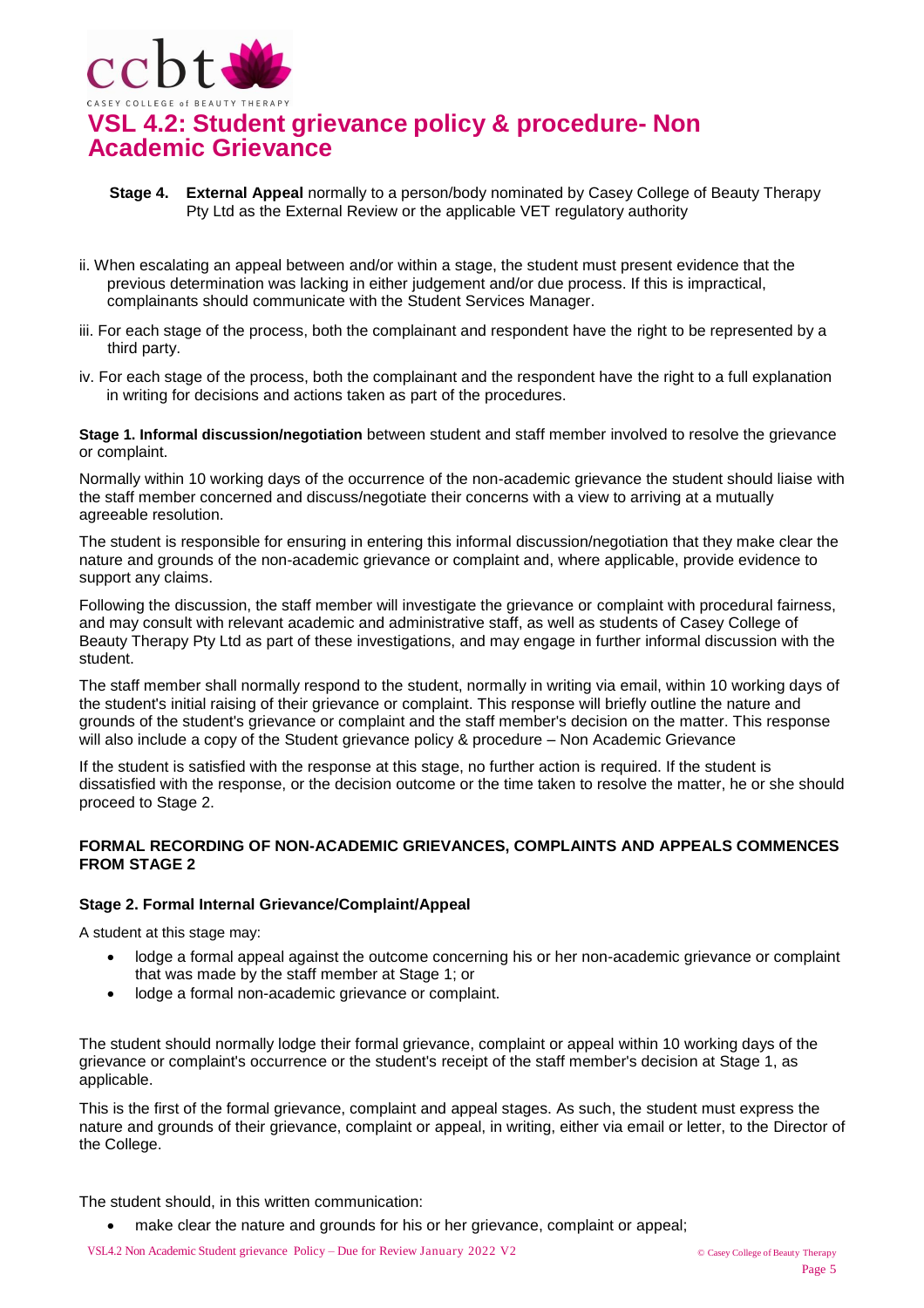

- indicate whether or not he or she has pursued Stage 1 of this procedure, and if not briefly make clear the reasons for not doing so;
- provide the date of the initial decision (if applicable);
- explain why a reconsideration is being requested (if applicable);
- attach copies of any written communication between the student and the staff member that took place at Stage 1 (if applicable); and
- attach evidence that supports his or her grounds for grievance, complaint or appeal, where available (which may include new evidence).

The CEO/Director will investigate (or oversee the investigation of) the case presented with procedural fairness and may:

- designate any staff member, at the same organisational level or lower who has not had prior involvement in the case, to assist with the investigation;
- consult with relevant academic and administrative staff at the same organisational level or lower, as well as students of the College, on matters pertaining to the case; and/or
- request the student to meet with them in person or via teleconference to discuss the case.

The Director will respond to the student, in writing via email or letter, within 20 working days of receipt of the student's written grievance, complaint or appeal.

If the student has lodged an initial grievance or complaint, this response will make clear the decision of the Director and the reasons for the decision.

If the student is appealing a decision made by a staff member at Stage 1, this response will make clear whether, as a result of the findings from the investigation, it has been decided to:

- confirm the original decision; or
- vary the original decision, stating the details of the variance; or
- set the decision aside and substitute a new decision, stating the new decision.

This communication will also include a copy of the College's Student grievance policy & procedure – Non Academic Grievance.

If the student is satisfied with the response at this stage, no further action is required. If the student is dissatisfied with the response, or the decision outcome or the time taken to resolve the matter, he or she should proceed to Stage 3.

### **Stage 3. Formal Internal Appeal to the CEO**

A student may formally appeal a decision made at Stage 2, normally within 10 working days of their receipt of the written response from Director.

At this stage, the student must express the nature and grounds of their appeal, in writing either via email or letter, to the CEO. The student should, as part of this communication:

- a) make clear the nature and grounds for his or her grievance, complaint or appeal;
- b) indicate whether or not he or she has pursued Stage 1 and/or Stage 2 of this procedure, and if not briefly make clear the reasons for not doing so;
- c) provide the date of the initial decision (if applicable);
- d) explain why a reconsideration is being requested (if applicable);
- e) attach copies of any written communication between the student and the staff member that took place at Stage 1 and/or Stage 2 (if applicable); and
- f) attach evidence that supports his or her grounds for grievance, complaint or appeal, where available (which may include new evidence).

The CEO will investigate the case presented with procedural fairness.

The CEO may establish a Non-Academic Appeals Committee of two or three members nominated by the CEO, which may include a member of the College Council or Academic Board or one of its standing Committees,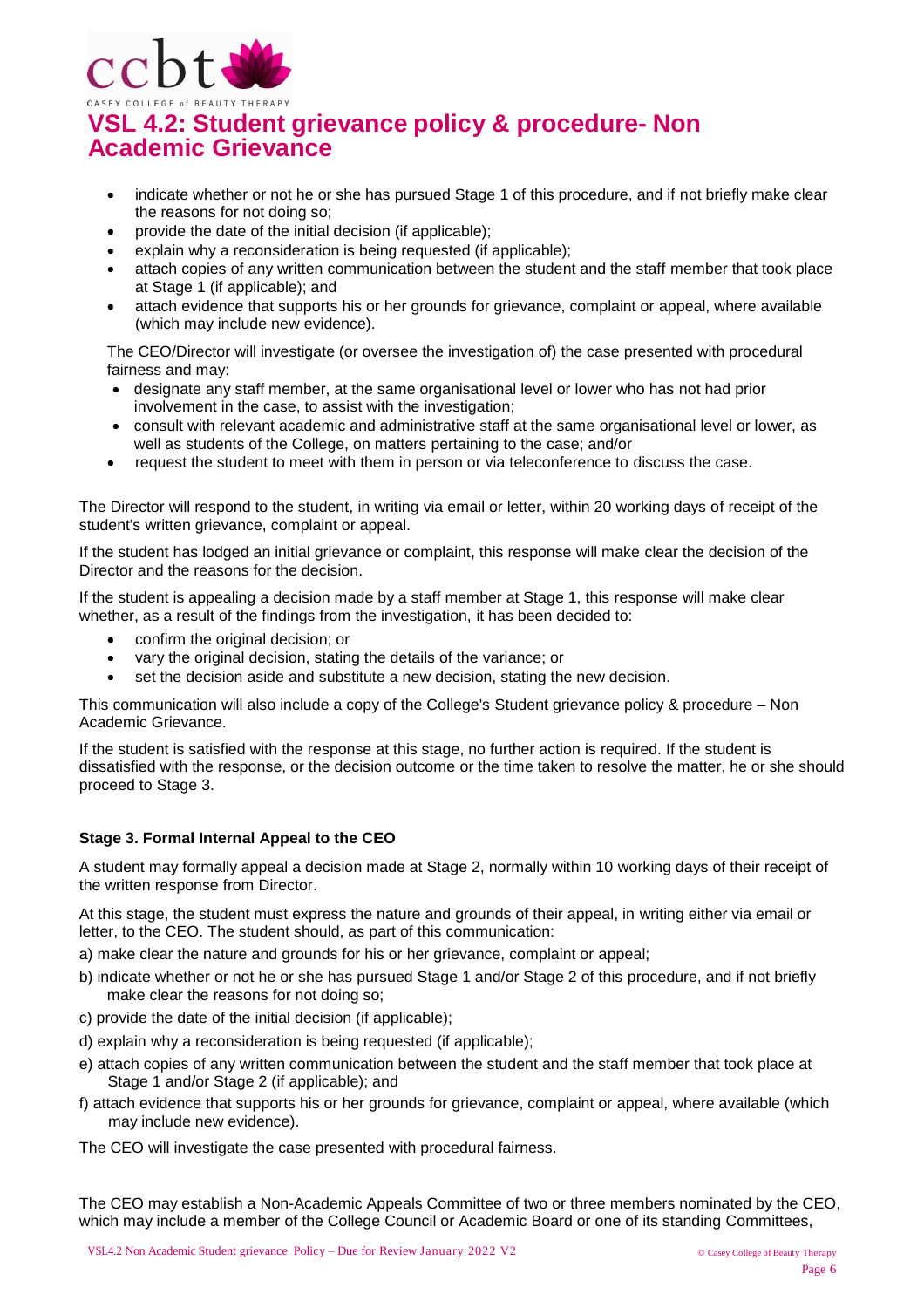

and/or a CEO/Director. The CEO, to whom a formal grievance or complaint was lodged at Stage 2, may not be nominated to be part of the Non-Academic Appeals Committee. In the course of this investigation, the CEO, and any staff designated to be involved in the investigation, has the discretion to:

a) consult with relevant academic and administrative staff, as well as students of Casey College of Beauty Therapy Pty Ltd, on matters pertaining to the case; and/or

b) request the student to meet with the Committee in person or via teleconference to discuss the case.

The student will be advised of the outcome of the appeal, in writing via email or letter, within 20 working days of receipt of the student's written grievance/complaint/appeal.

This response will make clear whether, as a result of the findings from the investigation, it has been decided to:

- a) confirm the original decision; or
- b) vary the original decision, stating the details of the variance; or

c) set the decision aside and substitute a new decision, stating the new decision.

This communication will also include a copy of the College's Student grievance policy & procedure – Non Academic Grievance

If the student is satisfied with the response at this stage, no further action is required.

If the student is dissatisfied with the response, or the decision outcome or the time taken to resolve the matter, he or she should proceed to Stage 4.

### **Stage 4. External Appeal**

Vocational education and training (VET) students dissatisfied with the outcome of the internal grievance, complaint and appeals process have a number of external appeal options available to them. There may be costs for lodging an external grievance, complaint or appeal. For further details on these costs refer to item 4(x) above.

### **VOCATIONAL EDUCATION AND TRAINING STUDENTS**

VET students can elect to take their appeal or grievance to Australia's national VET regulator, the Victoria Registration and Qualification Authority (VRQA). For further details refer to the Authority's website <http://www.vrqa.vic.gov.au/>

VET students can also elect to take their grievance, complaint or appeal externally to,

Disputes Settlement Centre of Victoria

4/456 Lonsdale St

Melbourne Vic 300

Ph: 1300 372 888

Email: dscv@justice.vic.gov.au

<http://www.disputes.vic.gov.au/>

#### **Resolution Institute**

Level 1, 13-15 Bridge St Sydney, NSW 2000 Australia

Ph: 02 92513366

Email: [infoaus@resolution.institute](mailto:infoaus@resolution.institute)

[http://www.resolution.institute](http://www.resolution.institute/)